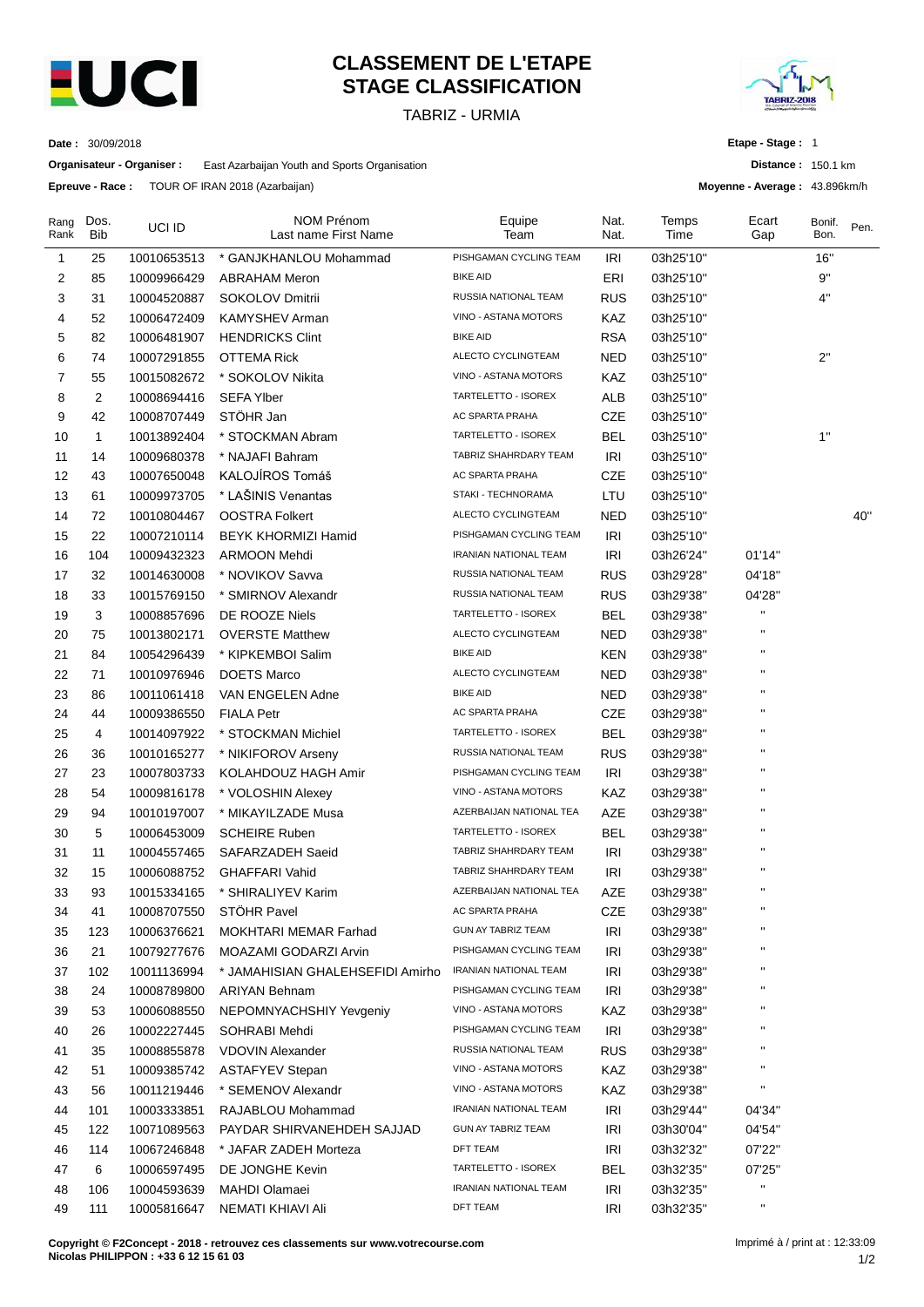| 50 | 103               | 10007448671 | RAHMANIBEIRAGH Mohsen          | <b>IRANIAN NATIONAL TEAM</b> | IRI        | 03h32'35" | $\mathbf{H}$   |     |
|----|-------------------|-------------|--------------------------------|------------------------------|------------|-----------|----------------|-----|
| 51 | 115               | 10008606409 | <b>AGHDAM Shahin Homay</b>     | <b>DFT TEAM</b>              | IRI        | 03h32'35" |                |     |
| 52 | 112               | 10009813653 | POURESMAEIL Mohammad           | <b>DFT TEAM</b>              | IRI        | 03h32'35" | $\blacksquare$ |     |
| 53 | 121               | 10071089260 | SAHRAEI BONAB TOHID            | <b>GUN AY TABRIZ TEAM</b>    | IRI        | 03h32'35" |                |     |
| 54 | 13                | 10053137085 | * ALIZADEH CHAKHERLOU Jafar    | TABRIZ SHAHRDARY TEAM        | IRI        | 03h32'35" | $\blacksquare$ |     |
| 55 | $12 \overline{ }$ | 10010986848 | <b>MAZOCHIAN Mehdi</b>         | TABRIZ SHAHRDARY TEAM        | IRI        | 03h32'35" | $\mathbf{H}$   |     |
| 56 | 124               | 10071113916 | <b>SAJEDI Miraref</b>          | <b>GUN AY TABRIZ TEAM</b>    | IRI        | 03h32'35" | $\blacksquare$ |     |
| 57 | 105               | 10006376419 | SEYEDGHALICHI Seyedmiladmohamm | <b>IRANIAN NATIONAL TEAM</b> | IRI        | 03h32'35" |                |     |
| 58 | 125               | 10075503063 | <b>NAJMI BONAB Hossein</b>     | <b>GUN AY TABRIZ TEAM</b>    | IRI        | 03h32'35" |                | 10' |
| 59 | 45                | 10009386449 | RYBA Jan                       | AC SPARTA PRAHA              | <b>CZE</b> | 03h32'35" | $\mathbf{H}$   |     |
| 60 | 76                | 10004780565 | PIETERS Roy                    | ALECTO CYCLINGTEAM           | <b>NED</b> | 03h32'35" |                |     |
| 61 | 83                | 10064580156 | * KAGIMU Charles               | <b>BIKE AID</b>              | <b>UGA</b> | 03h32'40" | 07'30"         |     |
| 62 | 81                | 10009395947 | SCHÄFER Timo                   | <b>BIKE AID</b>              | <b>GER</b> | 03h32'40" |                |     |
| 63 | 73                | 10011101430 | <b>DEKKER Sjors</b>            | ALECTO CYCLINGTEAM           | <b>NED</b> | 03h32'40" | $\blacksquare$ |     |
| 64 | 126               | 10008712503 | <b>BAGHERI Esmaeil</b>         | <b>GUN AY TABRIZ TEAM</b>    | IRI        | 03h33'48" | 08'38"         |     |
| 65 | 116               | 10067400129 | <b>HASHEMI Mohammad</b>        | <b>DFT TEAM</b>              | IRI        | 03h40'28" | 15'18"         |     |
| 66 | 65                | 10006903148 | <b>SERTVYTIS Donatas</b>       | STAKI - TECHNORAMA           | LTU        | 03h40'33" | 15'23"         |     |
| 67 | 63                | 10015992048 | * VAITAITIS Kestutis           | STAKI - TECHNORAMA           | LTU        | 03h40'33" | $\blacksquare$ |     |
| 68 | 64                | 10080220802 | * KUPSTAITIS Povilas           | STAKI - TECHNORAMA           | LTU        | 03h40'33" |                |     |
| 69 | 62                | 10013985764 | * GEMBECKAS Tomas              | STAKI - TECHNORAMA           | LTU        | 03h47'54" | 22'44"         |     |
| 70 | 113               | 10070504129 | <b>BAHARI Mahdi</b>            | <b>DFT TEAM</b>              | IRI        | 03h50'31" | 25'21"         |     |
| 71 | 96                | 10009737972 | * GAHRAMANLI Kanan             | AZERBAIJAN NATIONAL TEA      | <b>AZE</b> | 03h50'31" |                |     |

**Aucun coureur hors-dÈlai / No OTL**

**Nombre de partants : 73**

**NON PARTANTS - DN** S Dossard/Bib 91 - MAMMADOV Orxan - AZERBAIJAN NATIONAL TEAM - 10009737366 Numbers : 1

**ABANDONS - DNF**<br>Dossard/Bib 92 - SAFARLI Mikayil - AZERBAIJAN NATIONAL TEAM - 10015333862<br>Dossard/Bib 95 - MUSTAFAYEV Ruslan - AZERBAIJAN NATIONAL TEAM - 10005675793<br>Numbers : 2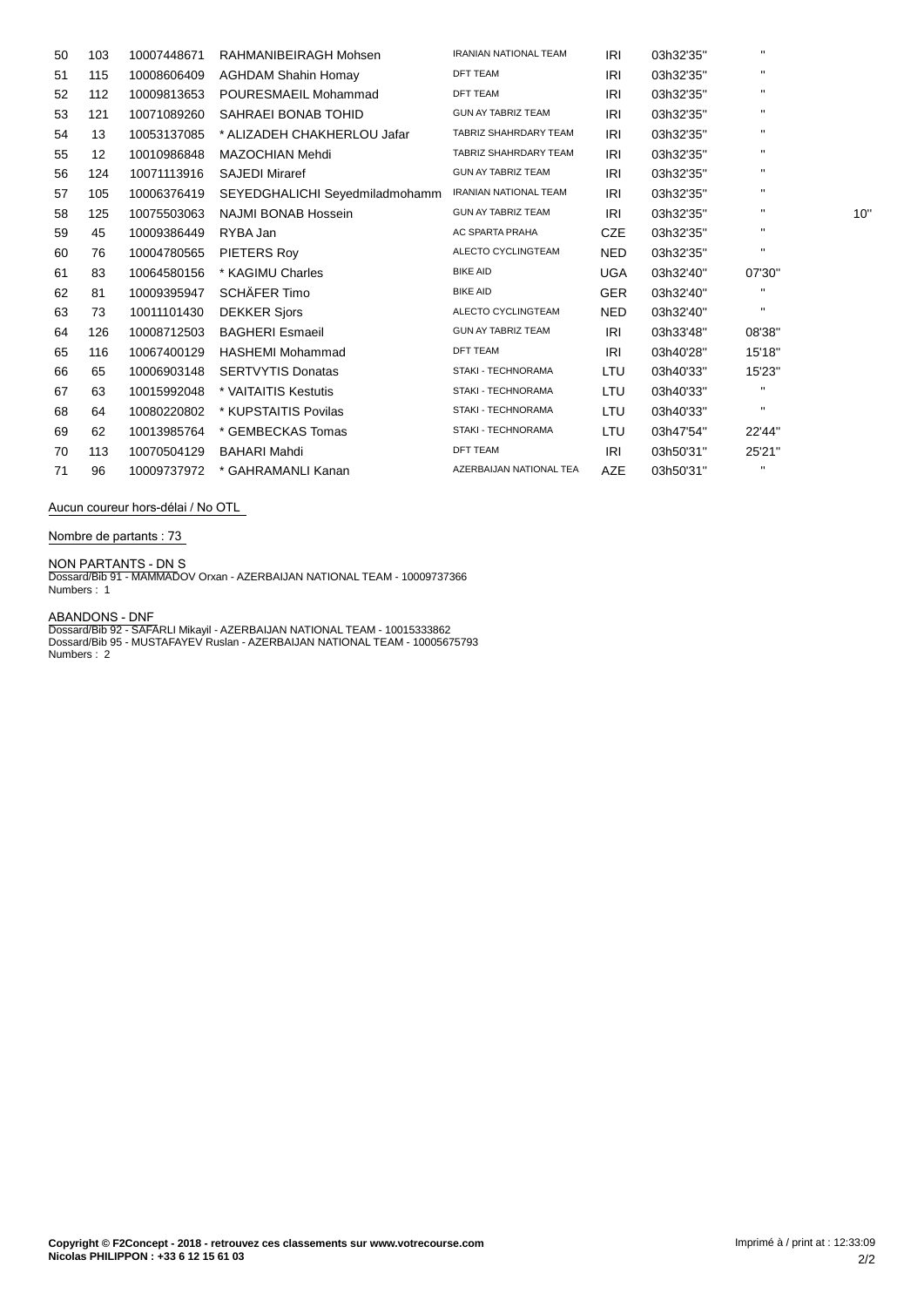

#### **CLASSEMENT GENERAL GENERAL CLASSIFICATION**

TABRIZ - URMIA



**Distance :** 150.1 km

**Etape - Stage :** 1

**Date :** 30/09/2018

**Organisateur - Organiser :** East Azarbaijan Youth and Sports Organisation

**Epreuve - Race :** TOUR OF IRAN 2018 (Azarbaijan)

|                |                    | Epieuve - Kace 100K OF IKAN 2010 (Azarbaijari) |                                           |                              | Moyenne - Average: 43.896km/h |               |              |
|----------------|--------------------|------------------------------------------------|-------------------------------------------|------------------------------|-------------------------------|---------------|--------------|
| Rang<br>Rank   | Dos.<br><b>Bib</b> | UCI ID                                         | <b>NOM Prénom</b><br>Last name First Name | Equipe<br>Team               | Nat.<br>Nat.                  | Temps<br>Time | Ecart<br>Gap |
| 1              | 25                 | 10010653513                                    | * GANJKHANLOU Mohammad                    | PISHGAMAN CYCLING TEAM       | IRI                           | 03h24'54"     |              |
| 2              | 85                 | 10009966429                                    | <b>ABRAHAM Meron</b>                      | <b>BIKE AID</b>              | ERI                           | 03h25'01"     | 07"          |
| 3              | 31                 | 10004520887                                    | <b>SOKOLOV Dmitrii</b>                    | RUSSIA NATIONAL TEAM         | <b>RUS</b>                    | 03h25'06"     | 12"          |
| $\overline{4}$ | 74                 | 10007291855                                    | <b>OTTEMA Rick</b>                        | ALECTO CYCLINGTEAM           | NED                           | 03h25'08"     | 14"          |
| 5              | $\mathbf{1}$       | 10013892404                                    | * STOCKMAN Abram                          | TARTELETTO - ISOREX          | <b>BEL</b>                    | 03h25'09"     | 15"          |
| 6              | 52                 | 10006472409                                    | KAMYSHEV Arman                            | VINO - ASTANA MOTORS         | <b>KAZ</b>                    | 03h25'10"     | 16"          |
| $\overline{7}$ | 82                 | 10006481907                                    | <b>HENDRICKS Clint</b>                    | <b>BIKE AID</b>              | <b>RSA</b>                    | 03h25'10"     | $\mathbf{H}$ |
| 8              | 55                 | 10015082672                                    | * SOKOLOV Nikita                          | VINO - ASTANA MOTORS         | KAZ                           | 03h25'10"     | $\mathbf{H}$ |
| 9              | 2                  | 10008694416                                    | <b>SEFA Ylber</b>                         | TARTELETTO - ISOREX          | <b>ALB</b>                    | 03h25'10"     | $\mathbf{H}$ |
| 10             | 42                 | 10008707449                                    | STÖHR Jan                                 | AC SPARTA PRAHA              | <b>CZE</b>                    | 03h25'10"     | $\mathbf{H}$ |
| 11             | 14                 | 10009680378                                    | * NAJAFI Bahram                           | TABRIZ SHAHRDARY TEAM        | IRI                           | 03h25'10"     | $\mathbf{H}$ |
| 12             | 43                 | 10007650048                                    | KALOJÍROS Tomáš                           | AC SPARTA PRAHA              | <b>CZE</b>                    | 03h25'10"     | $\mathbf{H}$ |
| 13             | 61                 | 10009973705                                    | * LAŠINIS Venantas                        | STAKI - TECHNORAMA           | LTU                           | 03h25'10"     | $\mathbf{u}$ |
| 14             | 22                 | 10007210114                                    | <b>BEYK KHORMIZI Hamid</b>                | PISHGAMAN CYCLING TEAM       | <b>IRI</b>                    | 03h25'10"     | $\mathbf{H}$ |
| 15             | 72                 | 10010804467                                    | <b>OOSTRA Folkert</b>                     | ALECTO CYCLINGTEAM           | <b>NED</b>                    | 03h25'50"     | 56"          |
| 16             | 104                | 10009432323                                    | <b>ARMOON Mehdi</b>                       | <b>IRANIAN NATIONAL TEAM</b> | IRI                           | 03h26'24"     | 01'30"       |
| 17             | 32                 | 10014630008                                    | * NOVIKOV Savva                           | RUSSIA NATIONAL TEAM         | <b>RUS</b>                    | 03h29'28"     | 04'34"       |
| 18             | 33                 | 10015769150                                    | * SMIRNOV Alexandr                        | RUSSIA NATIONAL TEAM         | <b>RUS</b>                    | 03h29'38"     | 04'44"       |
| 19             | 3                  | 10008857696                                    | DE ROOZE Niels                            | TARTELETTO - ISOREX          | <b>BEL</b>                    | 03h29'38"     | $\mathbf{H}$ |
| 20             | 75                 | 10013802171                                    | <b>OVERSTE Matthew</b>                    | ALECTO CYCLINGTEAM           | NED                           | 03h29'38"     | $\mathbf{H}$ |
| 21             | 84                 | 10054296439                                    | * KIPKEMBOI Salim                         | <b>BIKE AID</b>              | KEN                           | 03h29'38"     | $\mathbf{H}$ |
| 22             | 71                 | 10010976946                                    | <b>DOETS Marco</b>                        | ALECTO CYCLINGTEAM           | <b>NED</b>                    | 03h29'38"     | $\mathbf{H}$ |
| 23             | 86                 | 10011061418                                    | VAN ENGELEN Adne                          | <b>BIKE AID</b>              | <b>NED</b>                    | 03h29'38"     | $\mathbf{H}$ |
| 24             | 44                 | 10009386550                                    | <b>FIALA Petr</b>                         | AC SPARTA PRAHA              | <b>CZE</b>                    | 03h29'38"     | $\mathbf{H}$ |
| 25             | 4                  | 10014097922                                    | * STOCKMAN Michiel                        | TARTELETTO - ISOREX          | <b>BEL</b>                    | 03h29'38"     | $\mathbf{H}$ |
| 26             | 36                 | 10010165277                                    | * NIKIFOROV Arseny                        | RUSSIA NATIONAL TEAM         | <b>RUS</b>                    | 03h29'38"     | $\mathbf{H}$ |
| 27             | 23                 | 10007803733                                    | KOLAHDOUZ HAGH Amir                       | PISHGAMAN CYCLING TEAM       | IRI                           | 03h29'38"     | $\mathbf{H}$ |
| 28             | 54                 | 10009816178                                    | * VOLOSHIN Alexey                         | VINO - ASTANA MOTORS         | KAZ                           | 03h29'38"     | $\mathbf{H}$ |
| 29             | 94                 | 10010197007                                    | * MIKAYILZADE Musa                        | AZERBAIJAN NATIONAL TEAM     | AZE                           | 03h29'38"     | $\mathbf{u}$ |
| 30             | 5                  | 10006453009                                    | <b>SCHEIRE Ruben</b>                      | TARTELETTO - ISOREX          | <b>BEL</b>                    | 03h29'38"     | $\mathbf{H}$ |
| 31             | 11                 | 10004557465                                    | SAFARZADEH Saeid                          | TABRIZ SHAHRDARY TEAM        | <b>IRI</b>                    | 03h29'38"     | $\mathbf{H}$ |
| 32             | 15                 | 10006088752                                    | <b>GHAFFARI Vahid</b>                     | TABRIZ SHAHRDARY TEAM        | IRI                           | 03h29'38"     | $\mathbf{H}$ |
| 33             | 93                 | 10015334165                                    | * SHIRALIYEV Karim                        | AZERBAIJAN NATIONAL TEAM     | AZE                           | 03h29'38"     | $\mathbf{H}$ |
| 34             | 41                 | 10008707550                                    | <b>STOHR Pavel</b>                        | AC SPARTA PRAHA              | CZE                           | 03h29'38"     |              |
| 35             | 123                | 10006376621                                    | MOKHTARI MEMAR Farhad                     | GUN AY TABRIZ TEAM           | IRI                           | 03h29'38"     | п            |
| 36             | 21                 | 10079277676                                    | MOAZAMI GODARZI Arvin                     | PISHGAMAN CYCLING TEAM       | IRI                           | 03h29'38"     | $\mathbf{H}$ |
| 37             | 102                | 10011136994                                    | * JAMAHISIAN GHALEHSEFIDI Amirhoss        | IRANIAN NATIONAL TEAM        | <b>IRI</b>                    | 03h29'38"     | п            |
| 38             | 24                 | 10008789800                                    | <b>ARIYAN Behnam</b>                      | PISHGAMAN CYCLING TEAM       | IRI                           | 03h29'38"     | $\mathbf{H}$ |
| 39             | 53                 | 10006088550                                    | NEPOMNYACHSHIY Yevgeniy                   | VINO - ASTANA MOTORS         | KAZ                           | 03h29'38"     |              |
| 40             | 26                 | 10002227445                                    | SOHRABI Mehdi                             | PISHGAMAN CYCLING TEAM       | IRI                           | 03h29'38"     | $\mathbf{H}$ |
| 41             | 35                 | 10008855878                                    | <b>VDOVIN Alexander</b>                   | RUSSIA NATIONAL TEAM         | <b>RUS</b>                    | 03h29'38"     | $\mathbf{H}$ |
| 42             | 51                 | 10009385742                                    | <b>ASTAFYEV Stepan</b>                    | VINO - ASTANA MOTORS         | KAZ                           | 03h29'38"     | $\mathbf{H}$ |
| 43             | 56                 | 10011219446                                    | * SEMENOV Alexandr                        | VINO - ASTANA MOTORS         | KAZ                           | 03h29'38"     | $\mathbf{H}$ |
| 44             | 101                | 10003333851                                    | RAJABLOU Mohammad                         | IRANIAN NATIONAL TEAM        | IRI                           | 03h29'44"     | 04'50"       |
| 45             | 122                | 10071089563                                    | PAYDAR SHIRVANEHDEH SAJJAD                | GUN AY TABRIZ TEAM           | IRI                           | 03h30'04"     | 05'10"       |
| 46             | 114                | 10067246848                                    | * JAFAR ZADEH Morteza                     | DFT TEAM                     | IRI                           | 03h32'32"     | 07'38"       |
| 47             | 6                  | 10006597495                                    | DE JONGHE Kevin                           | TARTELETTO - ISOREX          | <b>BEL</b>                    | 03h32'35"     | 07'41"       |
| 48             | 106                | 10004593639                                    | <b>MAHDI Olamaei</b>                      | IRANIAN NATIONAL TEAM        | IRI                           | 03h32'35"     | $\mathbf{H}$ |
| 49             | 111                | 10005816647                                    | NEMATI KHIAVI Ali                         | DFT TEAM                     | IRI                           | 03h32'35"     | $\mathbf{H}$ |

**Copyright © F2Concept - 2018 - retrouvez ces classements sur www.votrecourse.com Nicolas PHILIPPON : +33 6 12 15 61 03**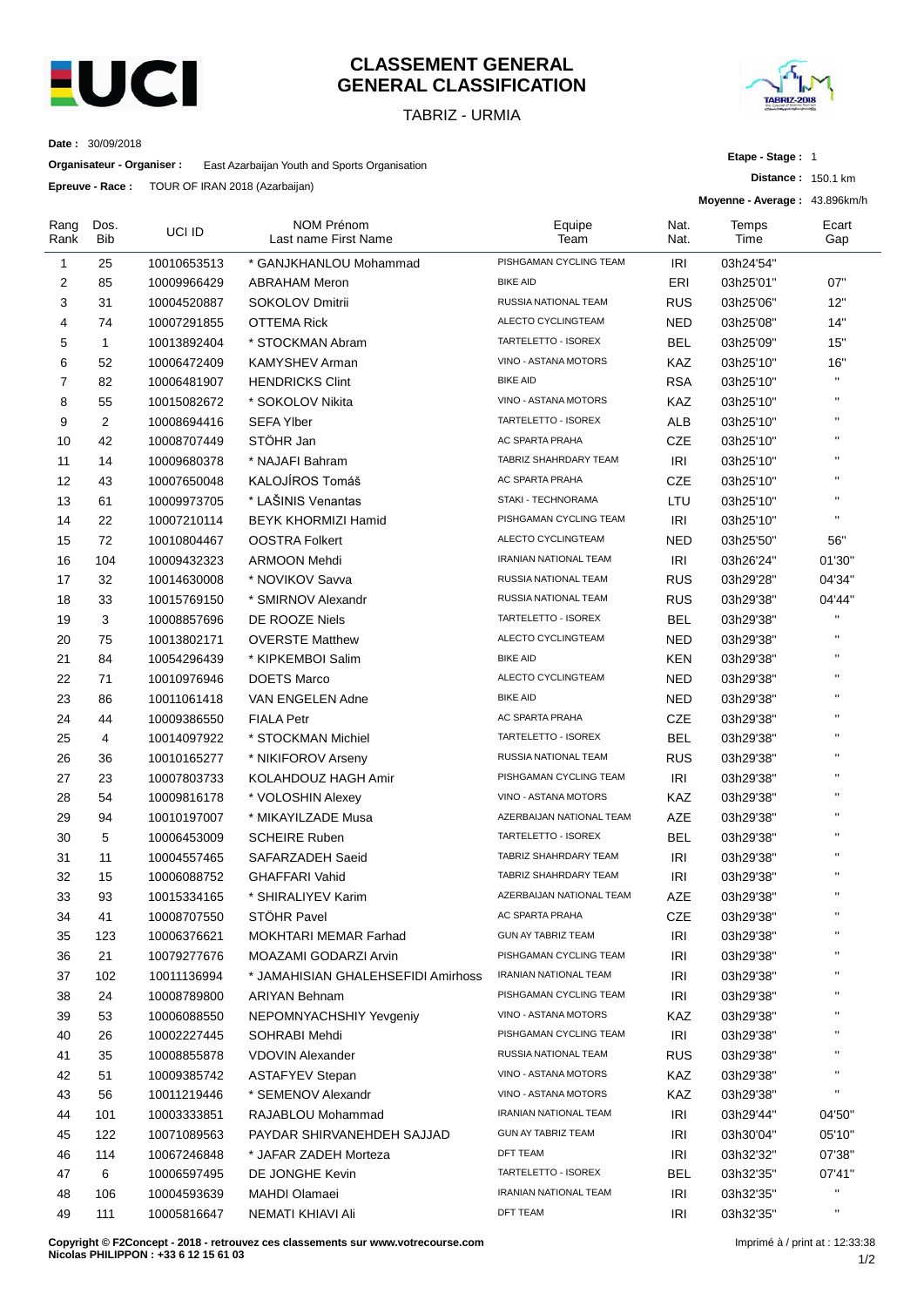| 50 | 103 | 10007448671 | RAHMANIBEIRAGH Mohsen            | <b>IRANIAN NATIONAL TEAM</b> | <b>IRI</b> | 03h32'35" | $\mathbf{H}$ |
|----|-----|-------------|----------------------------------|------------------------------|------------|-----------|--------------|
| 51 | 115 | 10008606409 | <b>AGHDAM Shahin Homay</b>       | <b>DFT TEAM</b>              | <b>IRI</b> | 03h32'35" | п.           |
| 52 | 112 | 10009813653 | POURESMAEIL Mohammad             | <b>DFT TEAM</b>              | IRI        | 03h32'35" | п.           |
| 53 | 121 | 10071089260 | SAHRAEI BONAB TOHID              | <b>GUN AY TABRIZ TEAM</b>    | <b>IRI</b> | 03h32'35" | п.           |
| 54 | 13  | 10053137085 | * ALIZADEH CHAKHERLOU Jafar      | TABRIZ SHAHRDARY TEAM        | IRI        | 03h32'35" | п.           |
| 55 | 12  | 10010986848 | <b>MAZOCHIAN Mehdi</b>           | TABRIZ SHAHRDARY TEAM        | IRI        | 03h32'35" | п.           |
| 56 | 124 | 10071113916 | <b>SAJEDI Miraref</b>            | <b>GUN AY TABRIZ TEAM</b>    | IRI        | 03h32'35" | $\mathbf{H}$ |
| 57 | 105 | 10006376419 | SEYEDGHALICHI Seyedmiladmohammad | <b>IRANIAN NATIONAL TEAM</b> | <b>IRI</b> | 03h32'35" | п.           |
| 58 | 45  | 10009386449 | RYBA Jan                         | AC SPARTA PRAHA              | <b>CZE</b> | 03h32'35" | п.           |
| 59 | 76  | 10004780565 | PIETERS Roy                      | ALECTO CYCLINGTEAM           | <b>NED</b> | 03h32'35" | п.           |
| 60 | 83  | 10064580156 | * KAGIMU Charles                 | <b>BIKE AID</b>              | <b>UGA</b> | 03h32'40" | 07'46"       |
| 61 | 81  | 10009395947 | SCHÄFER Timo                     | <b>BIKE AID</b>              | <b>GER</b> | 03h32'40" | п.           |
| 62 | 73  | 10011101430 | <b>DEKKER Sjors</b>              | ALECTO CYCLINGTEAM           | <b>NED</b> | 03h32'40" | п.           |
| 63 | 125 | 10075503063 | <b>NAJMI BONAB Hossein</b>       | <b>GUN AY TABRIZ TEAM</b>    | <b>IRI</b> | 03h32'45" | 07'51"       |
| 64 | 126 | 10008712503 | <b>BAGHERI Esmaeil</b>           | <b>GUN AY TABRIZ TEAM</b>    | <b>IRI</b> | 03h33'48" | 08'54"       |
| 65 | 116 | 10067400129 | <b>HASHEMI Mohammad</b>          | <b>DFT TEAM</b>              | IRI        | 03h40'28" | 15'34"       |
| 66 | 65  | 10006903148 | <b>SERTVYTIS Donatas</b>         | STAKI - TECHNORAMA           | LTU        | 03h40'33" | 15'39"       |
| 67 | 63  | 10015992048 | * VAITAITIS Kestutis             | STAKI - TECHNORAMA           | <b>LTU</b> | 03h40'33" |              |
| 68 | 64  | 10080220802 | * KUPSTAITIS Povilas             | STAKI - TECHNORAMA           | LTU        | 03h40'33" | п.           |
| 69 | 62  | 10013985764 | * GEMBECKAS Tomas                | STAKI - TECHNORAMA           | LTU        | 03h47'54" | 23'00"       |
| 70 | 113 | 10070504129 | <b>BAHARI Mahdi</b>              | <b>DFT TEAM</b>              | IRI        | 03h50'31" | 25'37"       |
| 71 | 96  | 10009737972 | * GAHRAMANLI Kanan               | AZERBAIJAN NATIONAL TEAM     | <b>AZE</b> | 03h50'31" |              |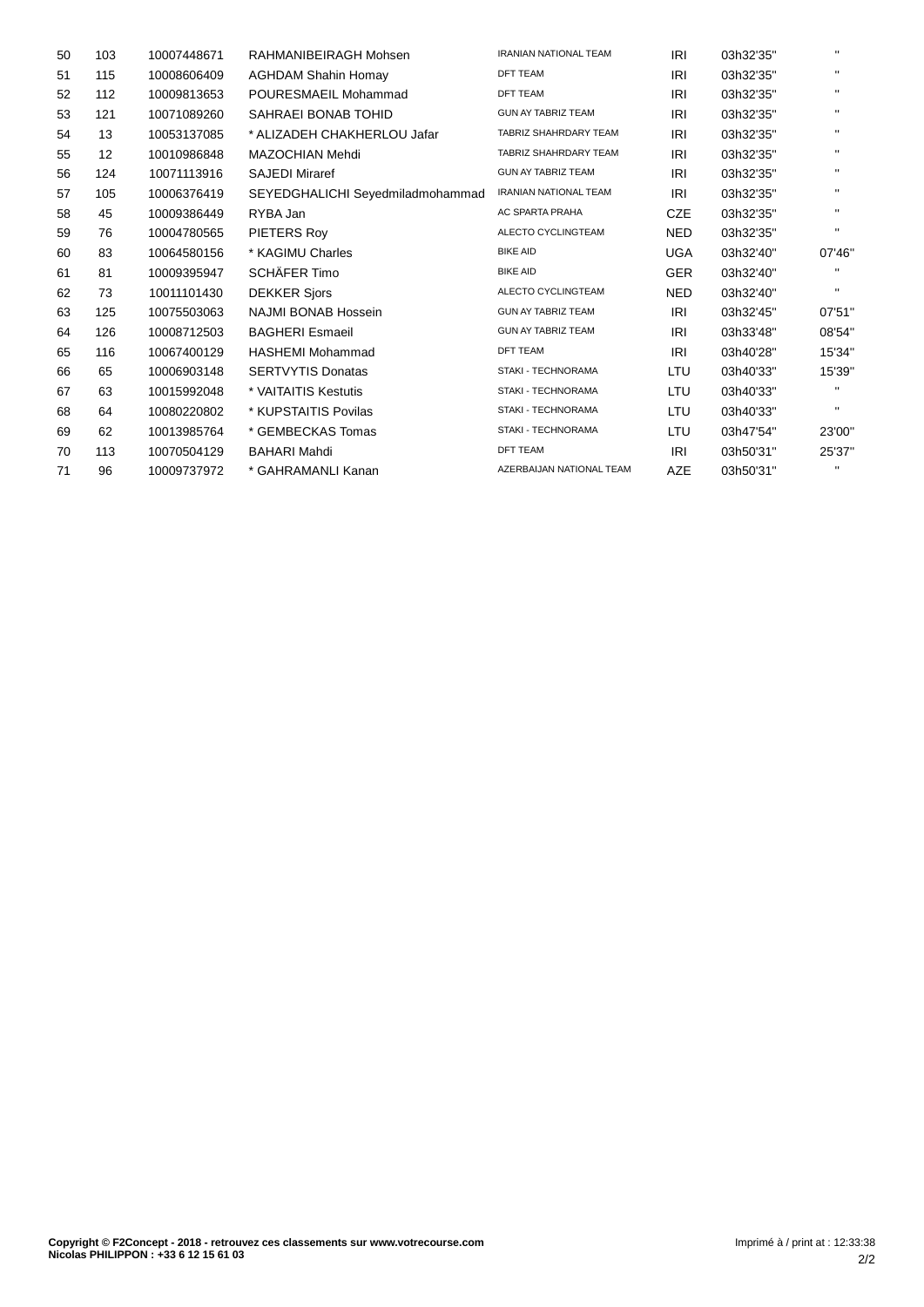

# **CLASSEMENT DES SPRINTS SPRINTS CLASSIFICATION**



TABRIZ - URMIA

**Date :** 30/09/2018

**Organisateur - Organiser :** East Azarbaijan Youth and Sports Organisation

**Epreuve - Race :** TOUR OF IRAN 2018 (Azarbaijan)

#### **Classement de l'étape - Stage classification Classement général - General classification**

| Rq | Dos. | Nom Prénom                  | Nat.       | Equipe     | Pts            | Bon. | Ra<br>Rk | Dos.<br>Bib | Nom Prénom<br>Last name First name | N° licence UCI<br><b>UCI Code</b> | Equipe<br>Team | Pts |
|----|------|-----------------------------|------------|------------|----------------|------|----------|-------------|------------------------------------|-----------------------------------|----------------|-----|
|    |      | km $49.3 - SPRINT No1$      |            |            |                |      |          | 25          | GANJKHANLOU Mohammad               |                                   | <b>PKY</b>     | 12  |
|    | 25   | <b>GANJKHANLOU Mohammad</b> | <b>IRI</b> | <b>PKY</b> | 6              | 3    | 2        | 85          | <b>ABRAHAM Meron</b>               |                                   | <b>BAI</b>     | 6   |
| 2  | 74   | <b>OTTEMA Rick</b>          | <b>NED</b> | <b>ALE</b> | 4              | 2    | 3        | 74          | <b>OTTEMA Rick</b>                 |                                   | <b>ALE</b>     |     |
| 3  | 85   | <b>ABRAHAM Meron</b>        | ERI        | BAI        | 2              |      | 4        |             | STOCKMAN Abram                     |                                   | <b>TIS</b>     | 2   |
|    |      | km $123 - SPRINT N°2$       |            |            |                |      |          |             |                                    |                                   |                |     |
|    | 25   | GANJKHANLOU Mohammad        | IRI        | <b>PKY</b> | 6              | 3    |          |             |                                    |                                   |                |     |
| 2  | 85   | <b>ABRAHAM Meron</b>        | ERI        | BAI        | $\overline{4}$ | 2    |          |             |                                    |                                   |                |     |
| 3  |      | <b>STOCKMAN Abram</b>       | <b>BEL</b> | TIS        | 2              |      |          |             |                                    |                                   |                |     |

#### **Etape - Stage :** 1

|            | Classelliellt gelielal - Gelielal Classification |        |
|------------|--------------------------------------------------|--------|
| Nom Prénom | N° licence UCI                                   | Equipe |

| Nat.       | Equipe     | Pts            | Bon. | Ra<br>Rk | <b>Bib</b> | Dos. Nom Prénom<br>Last name First name | N° licence UCI<br><b>UCI Code</b> | Equipe<br>Team | Pts            |
|------------|------------|----------------|------|----------|------------|-----------------------------------------|-----------------------------------|----------------|----------------|
|            |            |                |      |          | 25         | GANJKHANLOU Mohammad                    |                                   | <b>PKY</b>     | 12             |
| <b>IRI</b> | <b>PKY</b> | 6              | 3    | 2        | 85         | <b>ABRAHAM Meron</b>                    |                                   | <b>BAI</b>     | 6              |
| NED        | ALE        | $\overline{4}$ | 2    | 3        | 74         | <b>OTTEMA Rick</b>                      |                                   | <b>ALE</b>     | $\overline{4}$ |
| ERI        | BAI        | 2              |      | 4        |            | STOCKMAN Abram                          |                                   | TIS            | 2              |
|            |            |                |      |          |            |                                         |                                   |                |                |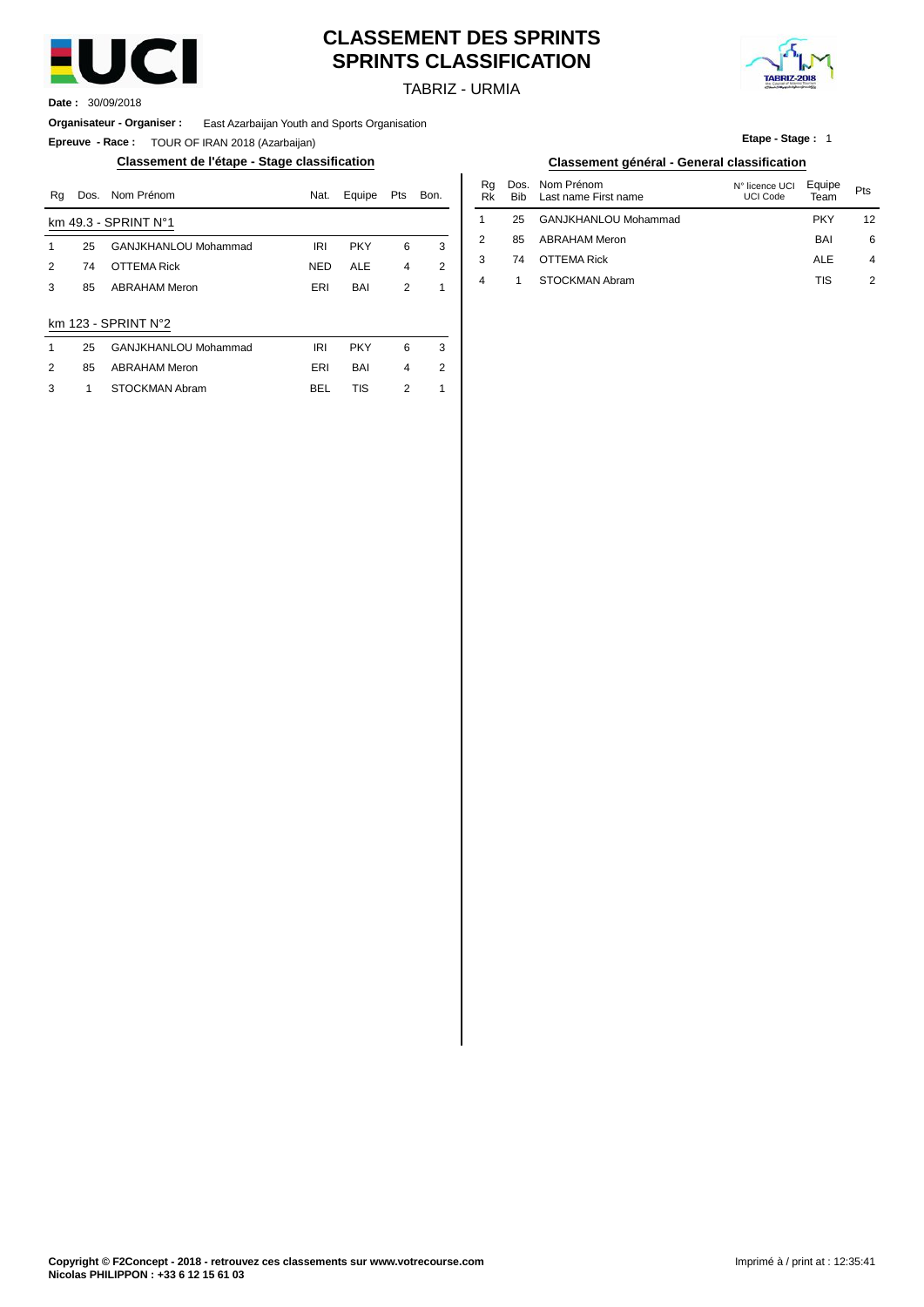

# **MEILLEUR GRIMPEUR MOUNTAIN CLASSIFICATION**

TABRIZ - URMIA



30/09/2018 **Date :**

#### **Organisateur - Organiser :** East Azarbaijan Youth and Sports Organisation

**Epreuve - Race:** TOUR OF IRAN 2018 (Azarbaijan)

#### **Classement de l'étape - Stage classification Classement général - General classification**

| Rg<br>Rk                  | <b>Bib</b> | Dos. Nom Prénom<br>Equipe<br>Nat.<br>Pts<br>Bon.<br>Last name First name<br>Team |            |            |   |  |  | Rg<br>Rk       | Do<br>Bi |
|---------------------------|------------|----------------------------------------------------------------------------------|------------|------------|---|--|--|----------------|----------|
| km 87.5 - KOM N°1 (CAT 4) |            |                                                                                  |            |            |   |  |  |                | 2        |
|                           | 2          | SEFA Ylber                                                                       | <b>ALB</b> | TIS        | 4 |  |  | $\overline{2}$ | 2:       |
| $\mathcal{P}$             | 22         | <b>BEYK KHORMIZI Hamid</b>                                                       | IRI        | <b>PKY</b> | 2 |  |  | 3              | 7:       |
|                           | 72         | <b>OOSTRA Folkert</b>                                                            | <b>NED</b> | AI F       |   |  |  |                |          |

| <b>Etape - Stage: 1</b>                    |  |
|--------------------------------------------|--|
| lassement général - General classification |  |

| Bon. | Ra<br>Rk |               | Dos. Nom Prénom<br>Bib Last name First name | UCI ID      | Equipe<br>Team | Pts           |
|------|----------|---------------|---------------------------------------------|-------------|----------------|---------------|
|      |          | $\mathcal{P}$ | SEFA Ylber                                  | 10008694416 | TIS            | 4             |
|      |          |               | 22 BEYK KHORMIZI Hamid                      | 10007210114 | <b>PKY</b>     | $\mathcal{P}$ |
|      |          |               | 72 OOSTRA Folkert                           | 10010804467 | AI F           |               |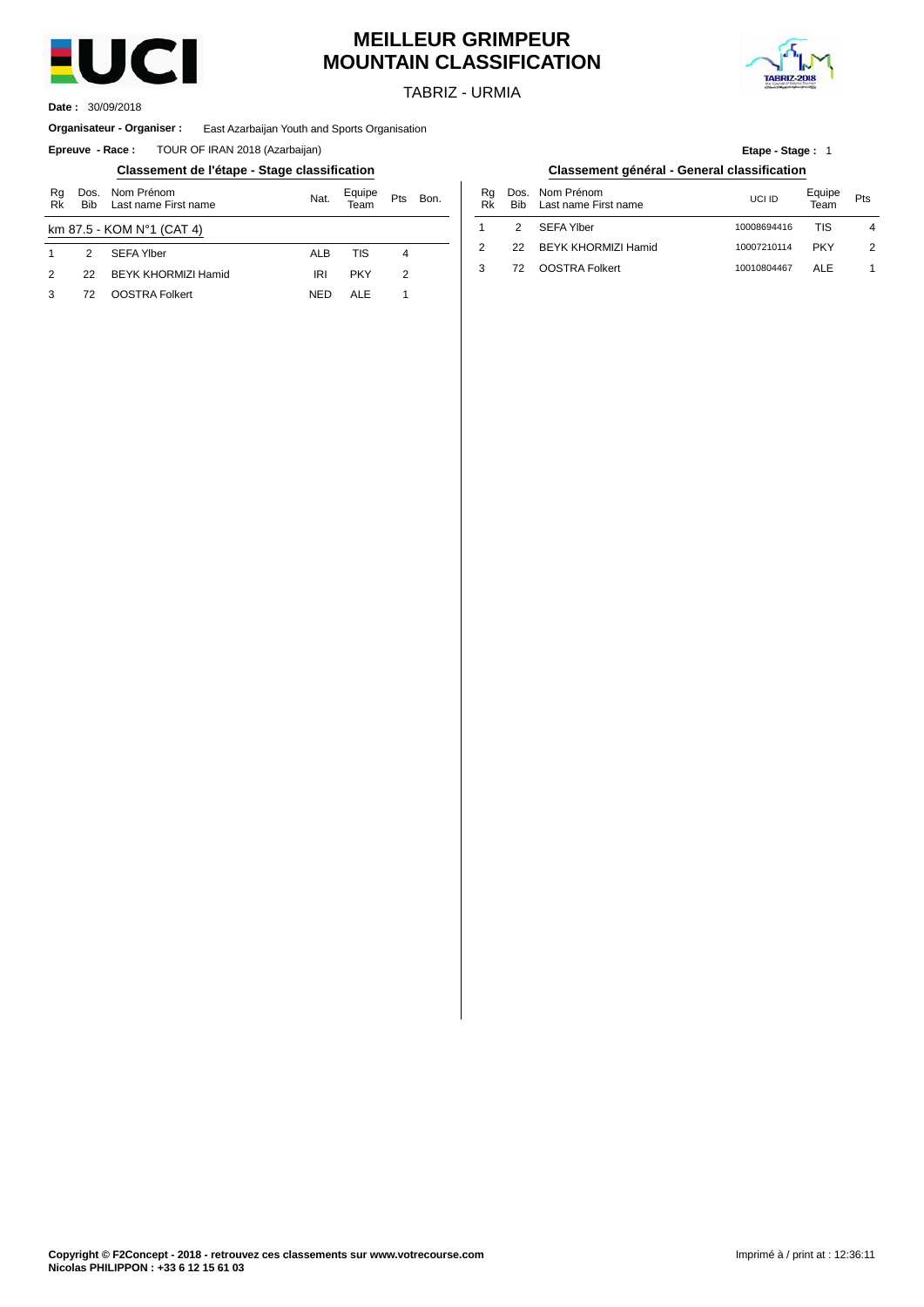

#### TABRIZ - URMIA **CLASSEMENT GENERAL DES JEUNES BEST YOUNG GENERAL CLASSIFICATION**



**Etape - Stage :** 1

**Distance :** 150.1 km

**Date :** 30/09/2018

**Organisateur - Organiser :** East Azarbaijan Youth and Sports Organisation

**Epreuve - Race :** TOUR OF IRAN 2018 (Azarbaijan)

| Rang<br>Rank | Dos.<br><b>Bib</b> | <b>NOM Prénom</b><br>Last name First Name | Equipe<br>Team               | UCI ID      | Temps<br>Time | Ecart<br>Gap |
|--------------|--------------------|-------------------------------------------|------------------------------|-------------|---------------|--------------|
| 1            | 25                 | <b>GANJKHANLOU Mohammad</b>               | PISHGAMAN CYCLING TEAM       | 10010653513 | 03h24'54"     |              |
| 2            | 1                  | STOCKMAN Abram                            | <b>TARTELETTO - ISOREX</b>   | 10013892404 | 03h25'09"     | 15"          |
| 3            | 55                 | SOKOLOV Nikita                            | VINO - ASTANA MOTORS         | 10015082672 | 03h25'10"     | 16"          |
| 4            | 14                 | <b>NAJAFI Bahram</b>                      | <b>TABRIZ SHAHRDARY TEAM</b> | 10009680378 | 03h25'10"     | 16"          |
| 5            | 61                 | LAŠINIS Venantas                          | STAKI - TECHNORAMA           | 10009973705 | 03h25'10"     | 16"          |
| 6            | 32                 | <b>NOVIKOV Savva</b>                      | <b>RUSSIA NATIONAL TEAM</b>  | 10014630008 | 03h29'28"     | 04'34"       |
| 7            | 33                 | <b>SMIRNOV Alexandr</b>                   | RUSSIA NATIONAL TEAM         | 10015769150 | 03h29'38"     | 04'44"       |
| 8            | 84                 | <b>KIPKEMBOI Salim</b>                    | <b>BIKE AID</b>              | 10054296439 | 03h29'38"     | 04'44"       |
| 9            | 4                  | <b>STOCKMAN Michiel</b>                   | <b>TARTELETTO - ISOREX</b>   | 10014097922 | 03h29'38"     | 04'44"       |
| 10           | 36                 | <b>NIKIFOROV Arseny</b>                   | <b>RUSSIA NATIONAL TEAM</b>  | 10010165277 | 03h29'38"     | 04'44"       |
| 11           | 54                 | <b>VOLOSHIN Alexey</b>                    | VINO - ASTANA MOTORS         | 10009816178 | 03h29'38"     | 04'44"       |
| 12           | 94                 | MIKAYILZADE Musa                          | AZERBAIJAN NATIONAL TEAM     | 10010197007 | 03h29'38"     | 04'44"       |
| 13           | 93                 | SHIRALIYEV Karim                          | AZERBAIJAN NATIONAL TEAM     | 10015334165 | 03h29'38"     | 04'44"       |
| 14           | 102                | JAMAHISIAN GHALEHSEFIDI Amirhossein       | <b>IRANIAN NATIONAL TEAM</b> | 10011136994 | 03h29'38"     | 04'44"       |
| 15           | 56                 | <b>SEMENOV Alexandr</b>                   | VINO - ASTANA MOTORS         | 10011219446 | 03h29'38"     | 04'44"       |
| 16           | 114                | JAFAR ZADEH Morteza                       | <b>DFT TEAM</b>              | 10067246848 | 03h32'32"     | 07'38"       |
| 17           | 13                 | ALIZADEH CHAKHERLOU Jafar                 | <b>TABRIZ SHAHRDARY TEAM</b> | 10053137085 | 03h32'35"     | 07'41"       |
| 18           | 83                 | <b>KAGIMU Charles</b>                     | <b>BIKE AID</b>              | 10064580156 | 03h32'40"     | 07'46"       |
| 19           | 63                 | <b>VAITAITIS Kestutis</b>                 | STAKI - TECHNORAMA           | 10015992048 | 03h40'33"     | 15'39"       |
| 20           | 64                 | <b>KUPSTAITIS Povilas</b>                 | <b>STAKI - TECHNORAMA</b>    | 10080220802 | 03h40'33"     | 15'39"       |
| 21           | 62                 | <b>GEMBECKAS Tomas</b>                    | <b>STAKI - TECHNORAMA</b>    | 10013985764 | 03h47'54"     | 23'00"       |
| 22           | 96                 | <b>GAHRAMANLI Kanan</b>                   | AZERBAIJAN NATIONAL TEAM     | 10009737972 | 03h50'31"     | 25'37"       |
|              |                    |                                           |                              |             |               |              |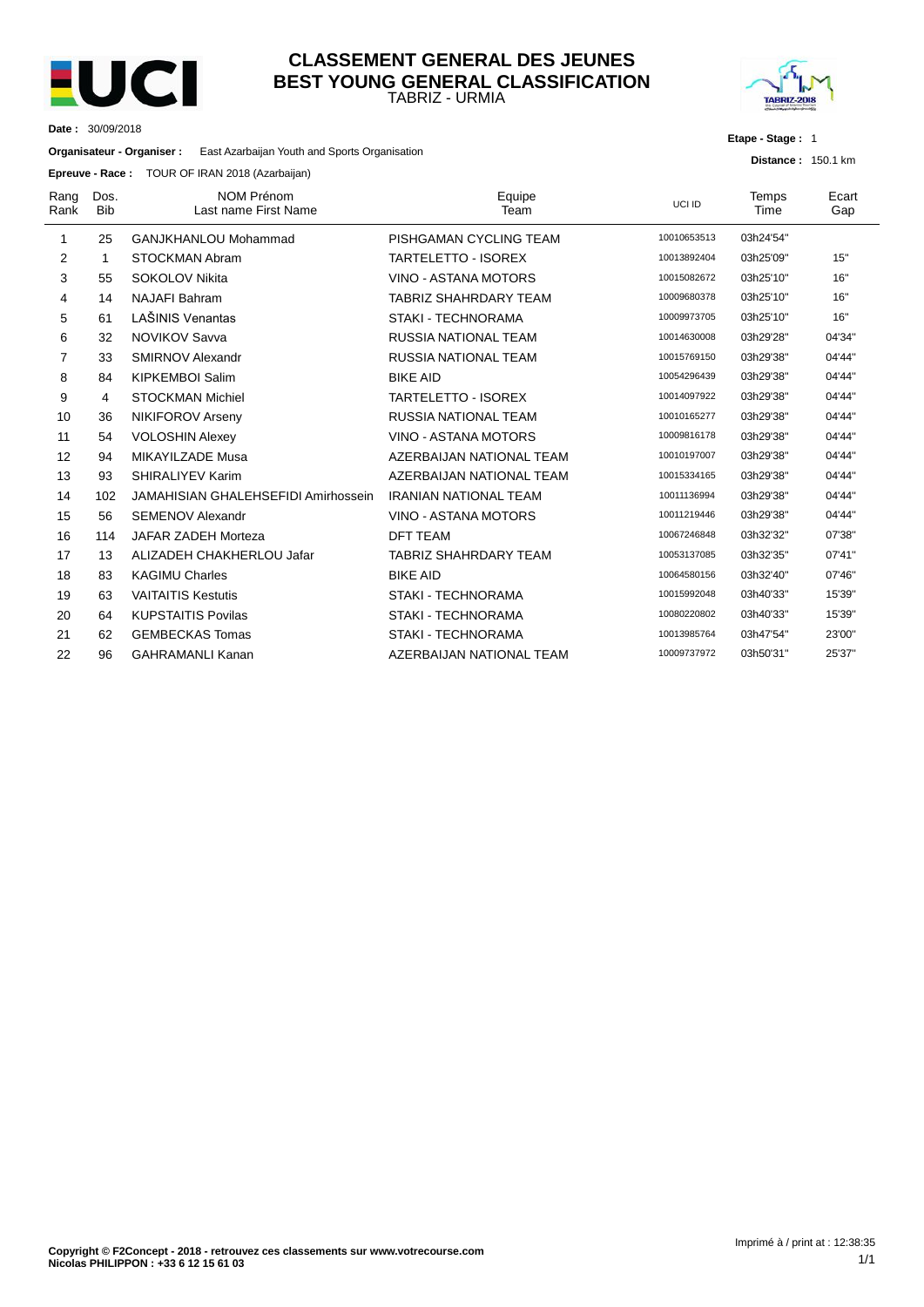

### **CLASSEMENT PAR EQUIPE - TEAM CLASSIFICATION**

TABRIZ - URMIA



**Etape - Stage :** 1

**Date :** 30/09/2018

**Organisateur - Organiser :** East Azarbaijan Youth and Sports Organisation

**Epreuve - Race :** TOUR OF IRAN 2018 (Azarbaijan)

#### **Classement de l'étape - Stage classification Classement général - Général classification**

| Rg              | Equipe<br>Rk Team                                      | Temps<br>Time | Ecart<br>Gap |
|-----------------|--------------------------------------------------------|---------------|--------------|
| 1               | <b>BIKE AID</b>                                        | 10h19'58"     |              |
| 2               | $85 - 82 - 84$<br>TARTELETTO - ISOREX                  | 10h19'58"     |              |
| 3               | $2 - 1 - 3$<br>VINO - ASTANA MOTORS                    | 10h19'58"     |              |
| 4               | $52 - 55 - 54$<br>ALECTO CYCLINGTEAM<br>$74 - 72 - 75$ | 10h19'58"     |              |
| 5               | PISHGAMAN CYCLING TEAM<br>$25 - 22 - 23$               | 10h19'58"     |              |
| 6               | AC SPARTA PRAHA<br>$42 - 43 - 44$                      | 10h19'58"     |              |
| $\overline{7}$  | <b>RUSSIA NATIONAL TEAM</b><br>$31 - 32 - 33$          | 10h24'16"     | 04'18"       |
| 8               | <b>TABRIZ SHAHRDARY TEAM</b><br>$14 - 11 - 15$         | 10h24'26"     | 04'28"       |
| 9               | <b>IRANIAN NATIONAL TEAM</b><br>104 - 102 - 101        | 10h25'46"     | 05'48"       |
| 10 <sup>1</sup> | <b>GUN AY TABRIZ TEAM</b><br>123 - 122 - 121           | 10h32'17"     | 12'19"       |
| 11              | <b>DFT TEAM</b><br>$114 - 111 - 115$                   | 10h37'42"     | 17'44"       |
| 12 <sup>1</sup> | STAKI - TECHNORAMA<br>$61 - 65 - 63$                   | 10h46'16"     | 26'18"       |
| 13              | AZERBAIJAN NATIONAL TEAM<br>$94 - 93 - 96$             | 10h49'47"     | 29'49"       |

| Rg<br>Rk | Equipe<br>Team               | Temps<br>Time | Ecart<br>Gap |
|----------|------------------------------|---------------|--------------|
| 1        | <b>BIKE AID</b>              | 10h19'58"     |              |
| 2        | <b>TARTELETTO - ISOREX</b>   | 10h19'58"     |              |
| 3        | VINO - ASTANA MOTORS         | 10h19'58"     |              |
| 4        | ALECTO CYCLINGTEAM           | 10h19'58"     |              |
| 5        | PISHGAMAN CYCLING TEAM       | 10h19'58"     |              |
| 6        | AC SPARTA PRAHA              | 10h19'58"     |              |
| 7        | RUSSIA NATIONAL TEAM         | 10h24'16"     | 04'18"       |
| 8        | <b>TABRIZ SHAHRDARY TFAM</b> | 10h24'26"     | 04'28"       |
| 9        | <b>IRANIAN NATIONAL TEAM</b> | 10h25'46"     | 05'48"       |
| 10       | <b>GUN AY TABRIZ TEAM</b>    | 10h32'17"     | 12'19"       |
| 11       | <b>DFT TEAM</b>              | 10h37'42"     | 17'44"       |
| 12       | STAKI - TECHNORAMA           | 10h46'16"     | 26'18"       |
| 13       | AZERBAIJAN NATIONAL TEAM     | 10h49'47"     | 29'49"       |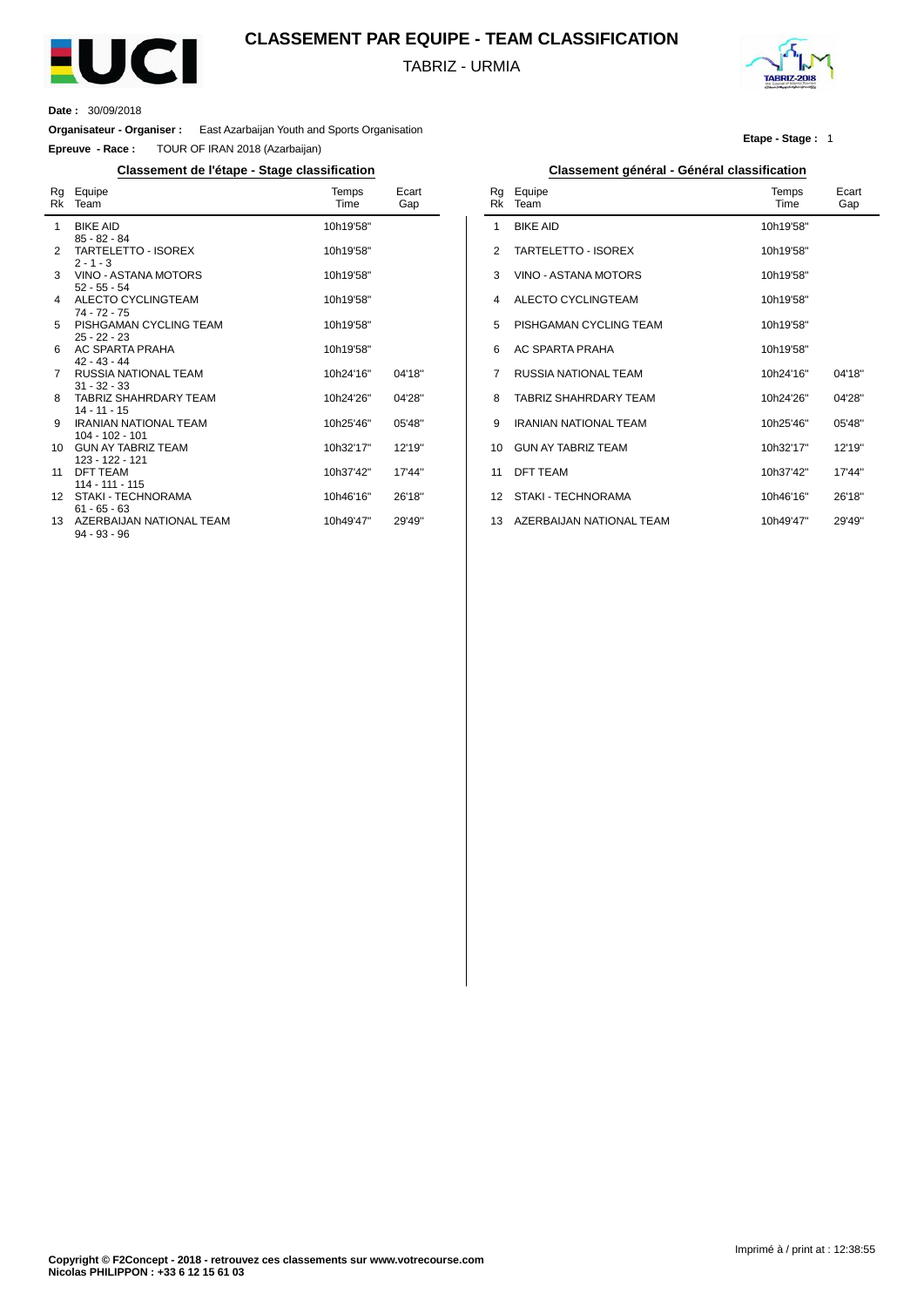#### URMIA - ARAS FREE ZONE **ORDRE DES VOITURES POUR L'ETAPE N° 2 CONVOY ORDER FOR STAGE 2**

01/10/2018 **Date :**

**Organisateur - Organiseur :** East Azarbaijan Youth and Sports Organisation

TOUR OF IRAN 2018 (Azarbaijan) **Epreuve - Race :**

| Rang<br>Rank      | Equipe<br>Team               |
|-------------------|------------------------------|
| 1                 | PISHGAMAN CYCLING TEAM       |
| 2                 | <b>BIKE AID</b>              |
| 3                 | RUSSIA NATIONAL TEAM         |
| 4                 | ALECTO CYCLINGTEAM           |
| 5                 | TARTELETTO - ISOREX          |
| 6                 | VINO - ASTANA MOTORS         |
| $\overline{7}$    | AC SPARTA PRAHA              |
| 8                 | <b>TABRIZ SHAHRDARY TEAM</b> |
| 9                 | STAKI - TECHNORAMA           |
| 10                | IRANIAN NATIONAL TEAM        |
| 11                | AZERBAIJAN NATIONAL TEAM     |
| $12 \overline{ }$ | <b>GUN AY TABRIZ TEAM</b>    |
| 13                | DFT TEAM                     |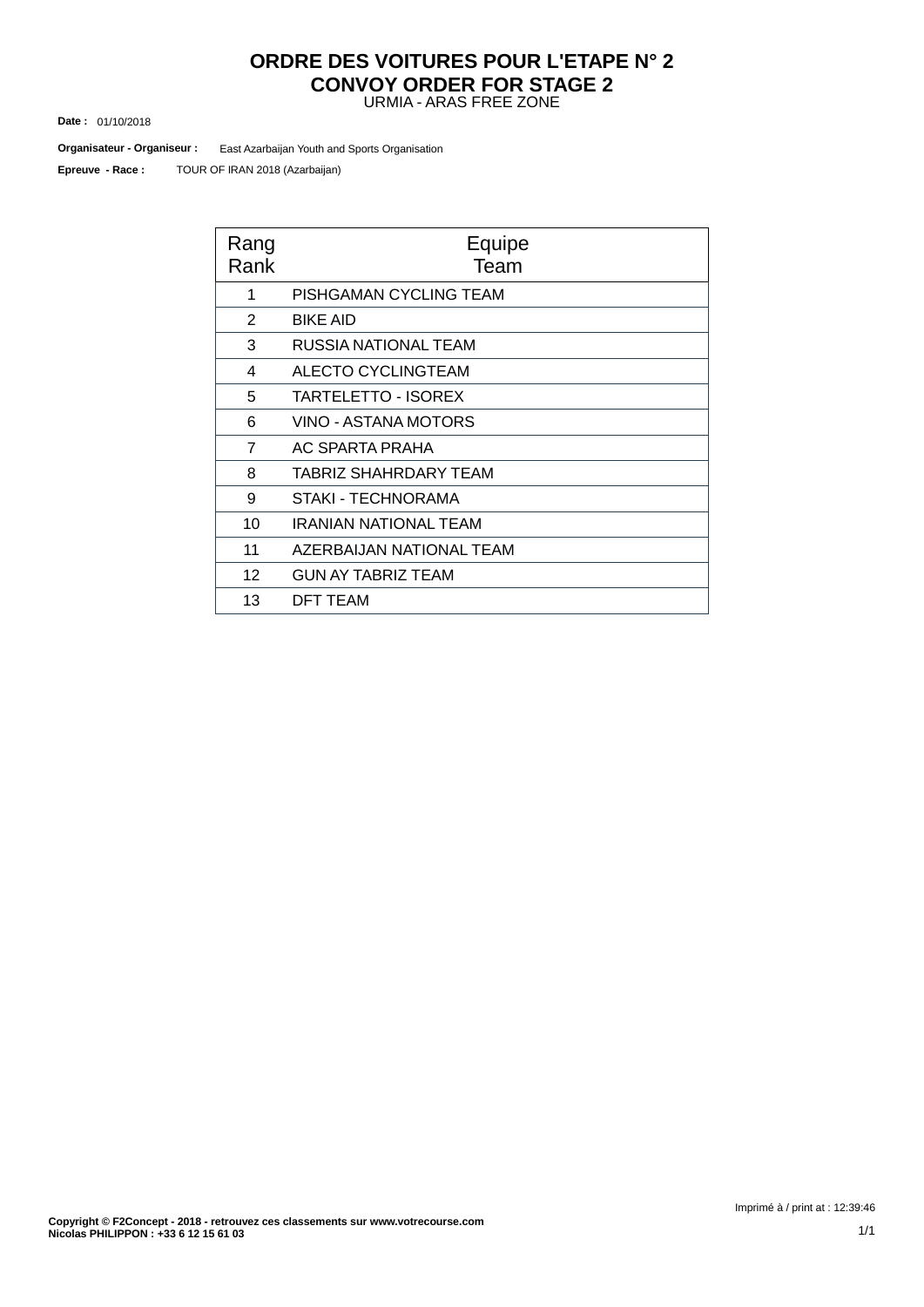# **Communiqué des commissaires Communique of the Commissaires panel**

TOUR OF IRAN 2018 (Azarbaijan) Du 30/09/18 au 05/10/18

# **Communique N°1 (étape/Stage : TABRIZ - URMIA)**

Art. 12.1.040 - 19.2.2 Sheltering for some time behind or falling into the slip stream of a vehicle (two offences)

Race number 72 - OOSTRA Folkert - ALECTO CYCLINGTEAM - 10010804467 Fine 100CHF and 40'' penalty

Art. 12.1.040 - 11.1.2 Pushing off against car

Race number 125 - NAJMI BONAB Hossein - GUN AY TABRIZ TEAM - 10075503063 Fine 50CHF, 10'' penalty and 5 penalty points in points classification

Art. 12.1.040 - 28 Failure to respect instructions by the Race Administration and the commissaires for the start

Race number 14 - NAJAFI Bahram - TABRIZ SHAHRDARY TEAM - 10009680378 Fine 50CHF

Imprimé à / print at : 12:43:14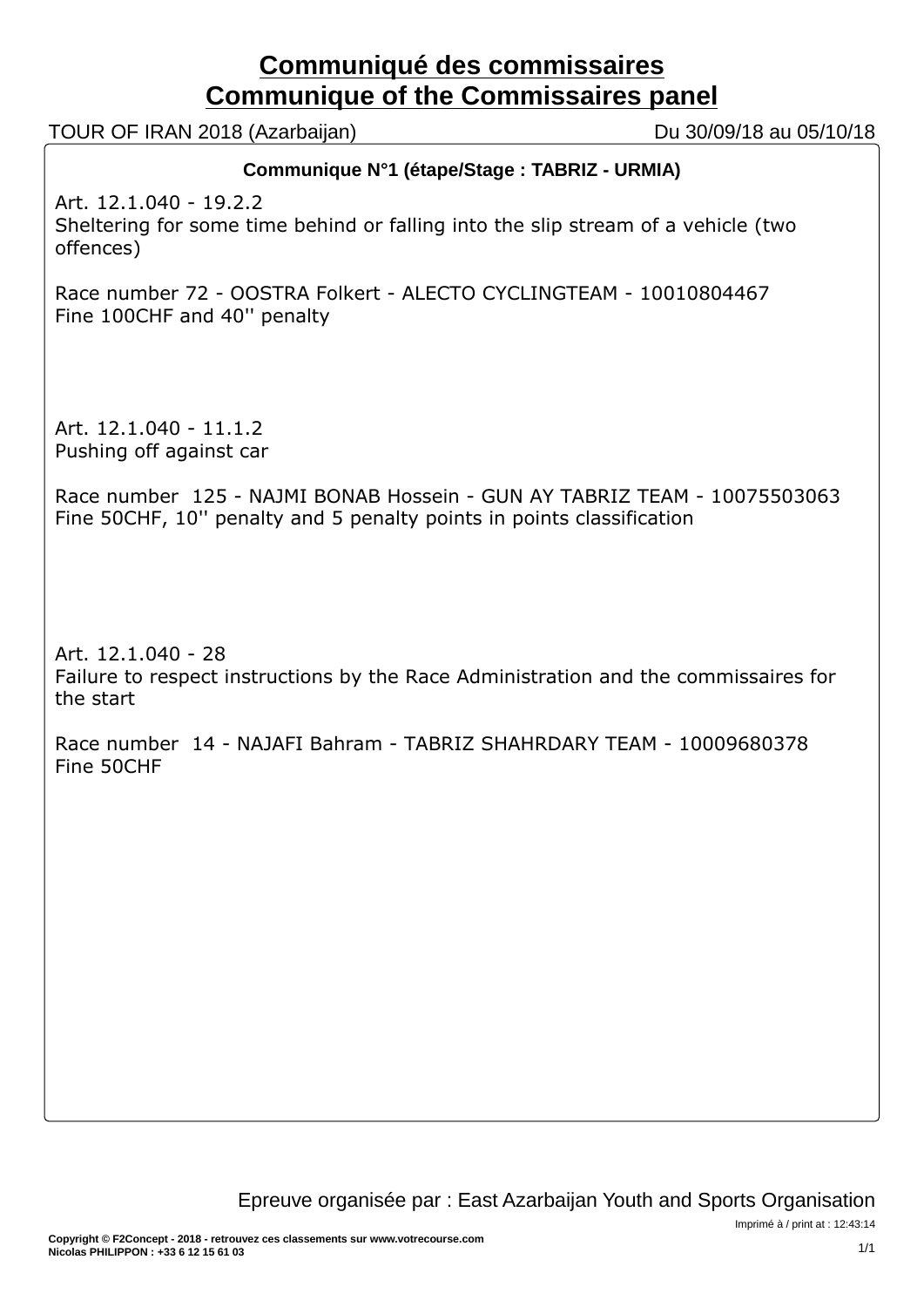# **GRILLE - GRID**

**Etape - Stage** : 2 2 **Etape - Stage** 2 2 **East Azarbaijan Youth and Sports Organisation** 

| <b>TARTELETTO -</b><br><b>ISOREX</b>      | * STOCKMAN Abram<br>5eme à 15"(10)                          | 2<br><b>SEFA Ylber</b><br>9eme à 16"(8)                                         | 3<br>DE ROOZE Niels<br>19eme à 04'44"(19)                  | 4<br>* STOCKMAN Michiel<br>25eme à 04'44"(25)         | 5<br><b>SCHEIRE Ruben</b><br>30eme à 04'44"(30)                         | 6<br>DE JONGHE Kevin<br>47eme à 07'41"(47)           |
|-------------------------------------------|-------------------------------------------------------------|---------------------------------------------------------------------------------|------------------------------------------------------------|-------------------------------------------------------|-------------------------------------------------------------------------|------------------------------------------------------|
| <b>TABRIZ</b><br><b>SHAHRDARY TEAM</b>    | 11<br>SAFARZADEH Saeid<br>31eme à 04'44"(31)                | 12<br>MAZOCHIAN Mehdi<br>55eme à 07'41"(55)                                     | 13<br>* ALIZADEH<br>CHAKHERLOU Jafar<br>54eme à 07'41"(54) | 14<br>* NAJAFI Bahram<br>11eme à 16"(11)              | 15<br><b>GHAFFARI Vahid</b><br>32eme à 04'44"(32)                       |                                                      |
| <b>PISHGAMAN</b><br><b>CYCLING TEAM</b>   | 21<br><b>MOAZAMI GODARZI</b><br>Arvin<br>36eme à 04'44"(36) | 22<br><b>BEYK KHORMIZI Hamid</b><br>14eme à 16"(15)                             | 23<br>KOLAHDOUZ HAGH<br>Amir<br>27eme à 04'44"(27)         | 24<br><b>ARIYAN Behnam</b><br>38eme à 04'44"(38)      | 25<br>* GANJKHANLOU<br>Mohammad<br>1er en 03h24'54"(1)                  | 26<br>SOHRABI Mehdi<br>40eme à 04'44"(40)            |
| <b>RUSSIA NATIONAL</b><br><b>TEAM</b>     | 31<br><b>SOKOLOV Dmitrii</b><br>3eme à 12"(3)               | 32<br>* NOVIKOV Savva<br>17eme à 04'34"(17)                                     | 33<br>* SMIRNOV Alexandr<br>18eme à 04'44"(18)             | 35<br><b>VDOVIN Alexander</b><br>41eme à 04'44"(41)   | 36<br>* NIKIFOROV Arseny<br>26eme à 04'44"(26)                          |                                                      |
| <b>AC SPARTA PRAHA</b>                    | 41<br>STÖHR Pavel<br>34eme à 04'44"(34)                     | 42<br>STÖHR Jan<br>10eme à 16"(9)                                               | 43<br>KALOJÍROS Tomáš<br>12eme à 16"(12)                   | 44<br><b>FIALA Petr</b><br>24eme à 04'44"(24)         | 45<br>RYBA Jan<br>58eme à 07'41"(59)                                    |                                                      |
| <b>VINO - ASTANA</b><br><b>MOTORS</b>     | 51<br><b>ASTAFYEV Stepan</b><br>42eme à 04'44"(42)          | 52<br><b>KAMYSHEV Arman</b><br>6eme à 16"(4)                                    | 53<br>NEPOMNYACHSHIY<br>Yevgeniy<br>39eme à 04'44"(39)     | 54<br>* VOLOSHIN Alexey<br>28eme à 04'44"(28)         | 55<br>* SOKOLOV Nikita<br>8eme à 16"(7)                                 | 56<br>* SEMENOV Alexandr<br>43eme à 04'44"(43)       |
| STAKI -<br><b>TECHNORAMA</b>              | 61<br>* LAŠINIS Venantas<br>13eme à 16"(13)                 | 62<br><b>GEMBECKAS Tomas</b><br>69eme à 23'00"(69)                              | 63<br>* VAITAITIS Kestutis<br>67eme à 15'39"(67)           | 64<br>* KUPSTAITIS Povilas<br>68eme à 15'39"(68)      | 65<br><b>SERTVYTIS Donatas</b><br>66eme à 15'39"(66)                    |                                                      |
| <b>ALECTO</b><br><b>CYCLINGTEAM</b>       | 71<br><b>DOETS Marco</b><br>22eme à 04'44"(22)              | 72<br><b>OOSTRA Folkert</b><br>15eme à 56"(14)                                  | 73<br><b>DEKKER Sjors</b><br>62eme à 07'46"(63)            | 74<br><b>OTTEMA Rick</b><br>4eme à 14"(6)             | 75<br><b>OVERSTE Matthew</b><br>20eme à 04'44"(20)                      | 76<br>PIETERS Roy<br>59eme à 07'41"(60)              |
| <b>BIKE AID</b>                           | 81<br>SCHÄFER Timo<br>61eme à 07'46"(62)                    | 82<br><b>HENDRICKS Clint</b><br>7eme à 16"(5)                                   | 83<br>* KAGIMU Charles<br>60eme à 07'46"(61)               | 84<br>* KIPKEMBOI Salim<br>21eme à 04'44"(21)         | 85<br><b>ABRAHAM Meron</b><br>2eme à 07"(2)                             | 86<br>VAN ENGELEN Adne<br>23eme à 04'44"(23)         |
| <b>AZERBAIJAN</b><br><b>NATIONAL TEAM</b> | 91                                                          | 92                                                                              | 93<br>* SHIRALIYEV Karim<br>33eme à 04'44"(33)             | 94<br>* MIKAYILZADE Musa<br>29eme à 04'44"(29)        | 95                                                                      | 96<br>GAHRAMANLI Kanan<br>71eme à 25'37"(71)         |
| <b>IRANIAN</b><br><b>NATIONAL TEAM</b>    | 101<br>RAJABLOU Mohammad<br>44eme à 04'50"(44)              | 102<br>* JAMAHISIAN<br><b>GHALEHSEFIDI</b><br>Amirhossein<br>37eme à 04'44"(37) | 103<br>RAHMANIBEIRAGH<br>Mohsen<br>50eme à 07'41"(50)      | 104<br><b>ARMOON Mehdi</b><br>16eme à 01'30"(16)      | 105<br><b>SEYEDGHALICHI</b><br>Seyedmiladmohammad<br>57eme à 07'41"(57) | 106<br>MAHDI Olamaei<br>48eme à 07'41"(48)           |
| <b>DFT TEAM</b>                           | 111<br>NEMATI KHIAVI Ali<br>49eme à 07'41"(49)              | 112<br>POURESMAEIL<br>Mohammad<br>52eme à 07'41"(52)                            | 113<br><b>BAHARI Mahdi</b><br>70eme à 25'37"(70)           | 114<br>* JAFAR ZADEH<br>Morteza<br>46eme à 07'38"(46) | 115<br><b>AGHDAM Shahin</b><br>Homay<br>51eme à 07'41"(51)              | 116<br><b>HASHEMI Mohammad</b><br>65eme à 15'34"(65) |
| <b>GUN AY TABRIZ</b><br><b>TEAM</b>       | 121<br>SAHRAEI BONAB<br><b>TOHID</b><br>53eme à 07'41"(53)  | 122<br>PAYDAR<br><b>SHIRVANEHDEH</b><br>SAJJAD<br>45eme à 05'10"(45)            | 123<br>MOKHTARI MEMAR<br>Farhad<br>35eme à 04'44"(35)      | 124<br><b>SAJEDI Miraref</b><br>56eme à 07'41"(56)    | 125<br>NAJMI BONAB Hossein<br>63eme à 07'51"(58)                        | 126<br><b>BAGHERI Esmaeil</b><br>64eme à 08'54"(64)  |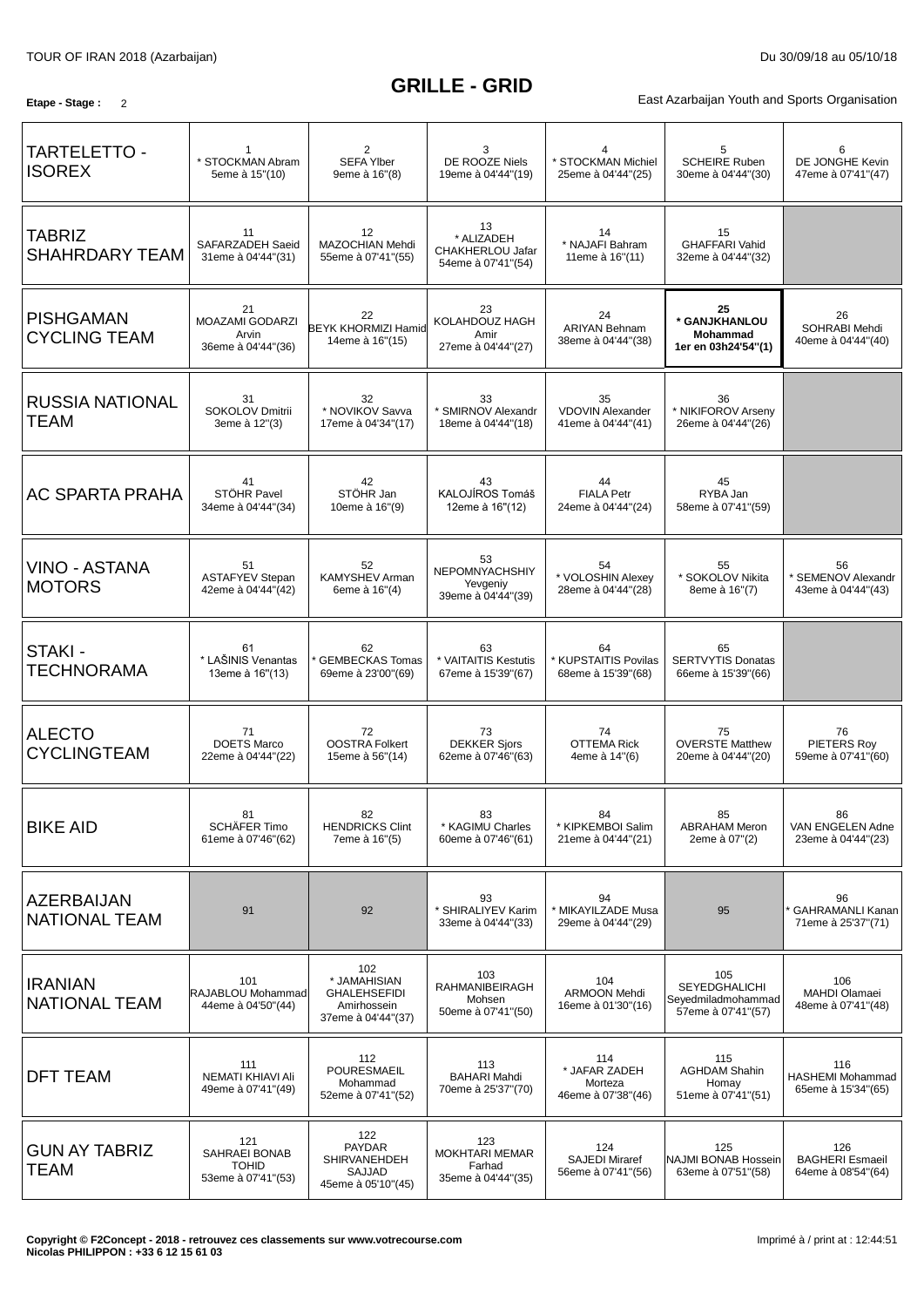#### **PORTEURS DE MAILLOTS POUR L'ETAPE N°2 JERSEY WEARERS FOR STAGE 2**

TOUR OF IRAN 2018 (Azarbaijan) East Azarbaijan Youth and Sports Organisation **Date :** 30/09/2018 **Organisateur - Organiser : Epreuve - Race :**

## **Classement général au temps / General classification**

GANJKHANLOU Mohammad - PISHGAMAN CYCLING TEAM (25)

#### **Classement général des GPM / Mountain classification**

Leader : SEFA Ylber - TARTELETTO - ISOREX (2) Porteur / Wearer : SEFA Ylber - TARTELETTO - ISOREX (2)

#### **Classement général des sprints / Sprints classification**

Leader : GANJKHANLOU Mohammad - PISHGAMAN CYCLING TEAM (25) Porteur / Wearer : ABRAHAM Meron - BIKE AID (85)

### **Classement général des jeunes / Best young classification**

Leader : GANJKHANLOU Mohammad - PISHGAMAN CYCLING TEAM (25) Porteur / Wearer : STOCKMAN Abram - TARTELETTO - ISOREX (1)

#### **Classement général par équipe / Team classification**

BIKE AID